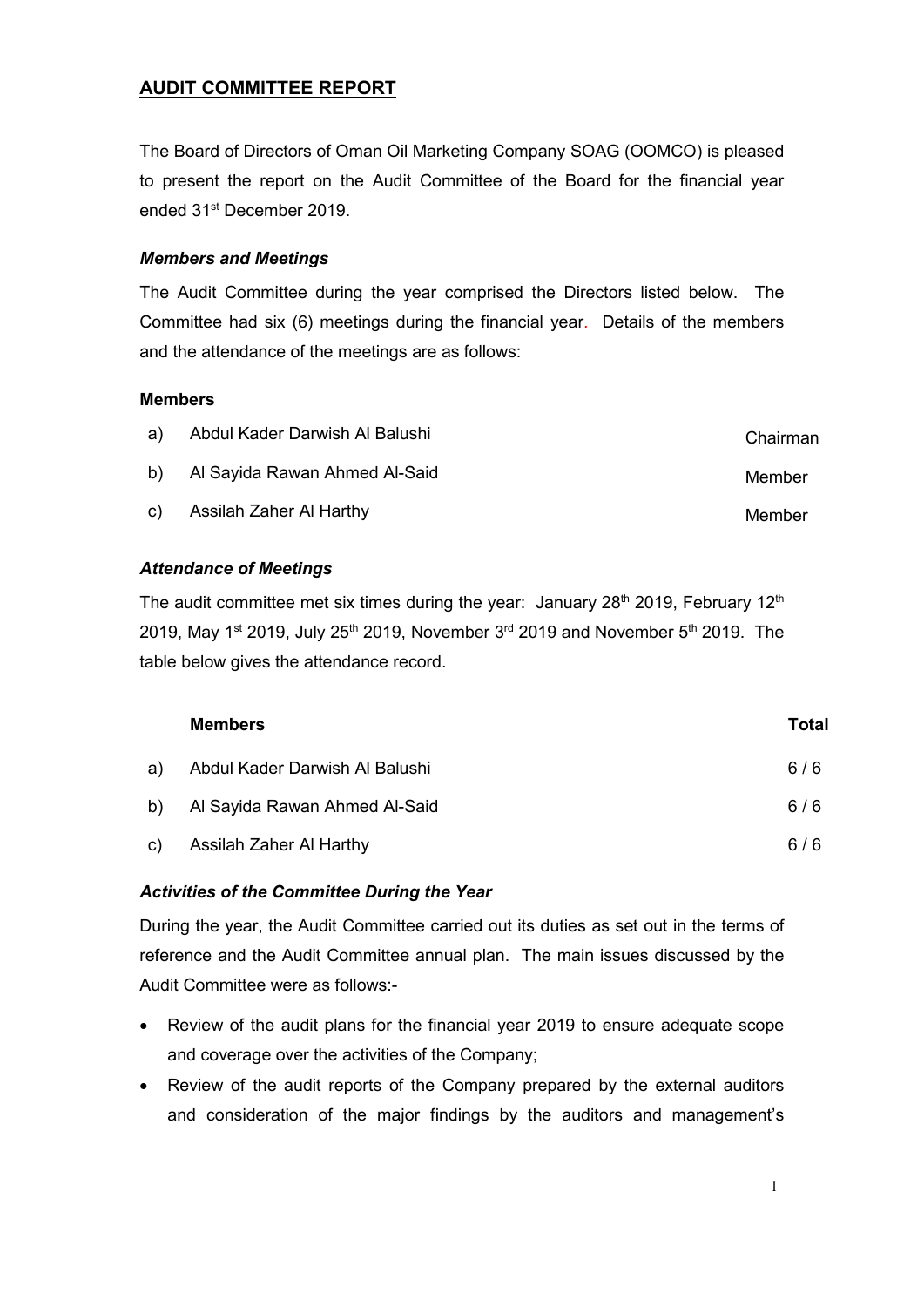responses thereto. The review included a meeting with the external auditors without the presence of the management of the Company to deliberate on the audit issues;

- Review of the internal audit reports and follow up remedial action with regards to the comments;
- Review of the quarterly and annual financial results of the Company prior to submission to the Board of Directors for consideration and approval;
- Review of the performance of external auditors and made recommendations to the Board on their appointment, scope of work and audit fees;
- Review the amendments to Company policy presented by the management for the approval of Board of Directors;
- Review the performance of the head of internal audit and the staff of the Internal Audit department.
- Review the compliance with disclosure requirements prescribed by CMA;
- Review of significant legal cases initiated by and against the Company;
- Review of the risk management policy and risk management registers; enterprise and departmental level; prepared by management;

# *Terms of reference*

The terms of reference of the Committee are as follows:-

# **Composition of Committee**

The Committee shall be appointed by the Board of Directors amongst the Directors of the Company in accordance with the following guidelines:-

- The Committee shall consist of not less than three members; all being nonexecutive directors and a majority of them being independent,
- The members of the Committee shall elect a Chairman from among themselves who shall be an Independent Director,
- At least one member shall have finance and accounting expertise,
- The Audit Committee shall meet at least 4 times a year with majority of independent directors present,
- In the event of any vacancy in the Committee resulting in the non-compliance of the Code of Corporate Governance pertaining to composition of audit committee, the Board of Directors shall within three months of that event fill the vacancy.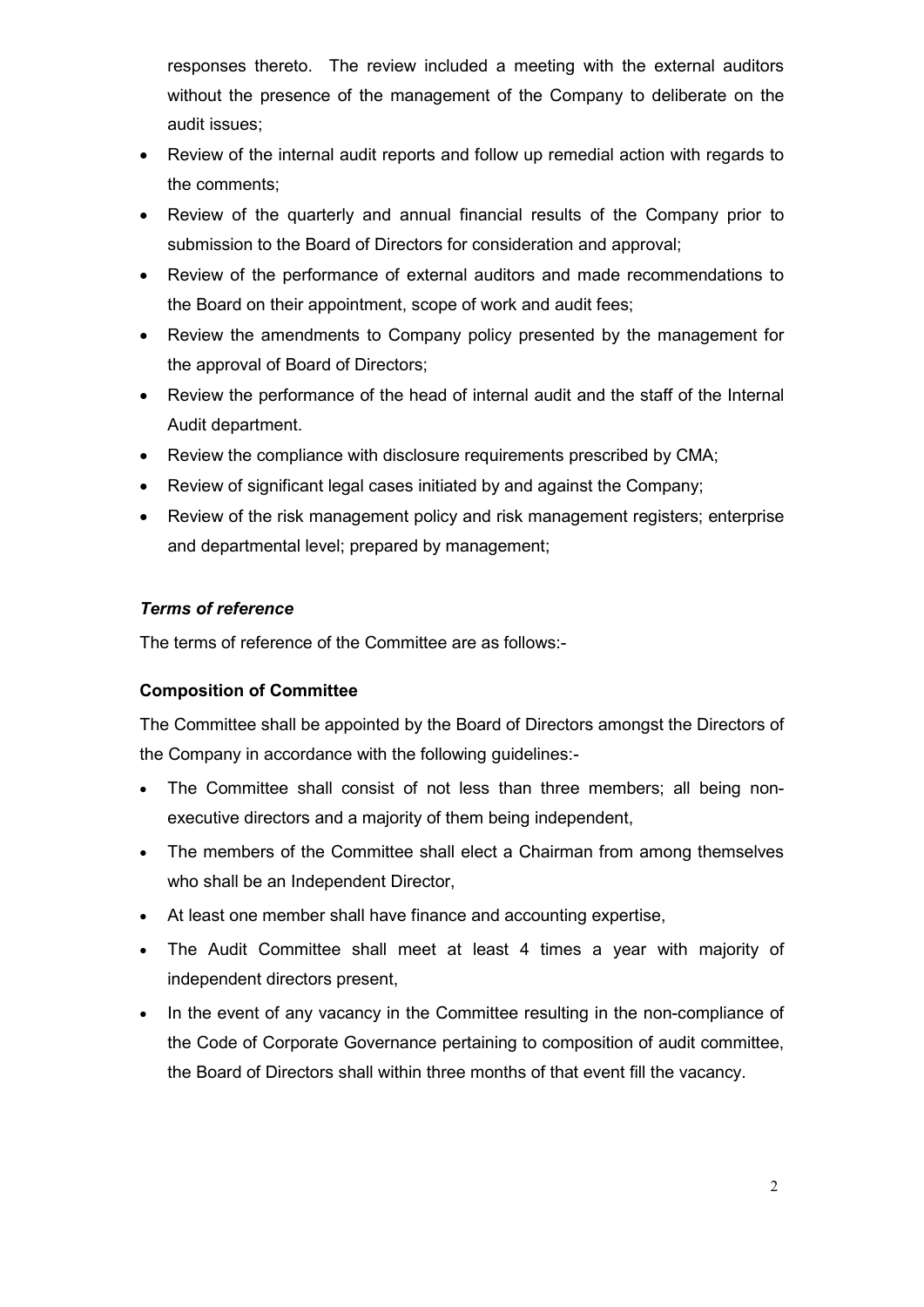#### **Meetings**

Meetings shall be held not less than four (4) times a year and, in addition to members of the Committee, will normally be attended by the Chief Executive Officer, General Manager Financial and Chief Internal Auditor. Other members of the Board, senior management and external auditors' representatives may attend the meetings upon invitation of the Committee.

The auditors, both internal and external, may request a meeting if they consider that one is necessary.

The quorum shall be two (2) members, a majority of whom must be Independent Directors. Minutes of each meeting shall be kept and distributed to each member of the Committee and of the Board. The Chairman of the Committee shall report on each meeting to the Board. The Secretary to the Committee shall be the Chief Internal Auditor.

#### **Rights and Authority**

The Committee is authorised by the Board:

- to investigate any activity within its terms of reference and shall have unrestricted access to both the internal and external auditors and to all employees of the Company;
- to have full and unrestricted access to information pertaining to the Company;
- to have direct communication channels with the internal and external auditors;
- to be able to obtain independent professional or other advice; and
- to have resources in order to perform its duties as set out in its terms of reference.

Notwithstanding anything to the contrary, the Committee does not have executive powers and shall report to the Board of Directors on matters considered and its recommendation thereon, pertaining to the Company.

#### **Review of the Committee**

The performance of the Committee and each of the members shall be reviewed by the Board of Directors at least once every three (3) years to determine whether the Committee and its members have carried out their duties in accordance with their Terms of Reference in the Corporate Governance Statement.

#### **Duties and Functions**

The duties and functions of the Committee are as follows:-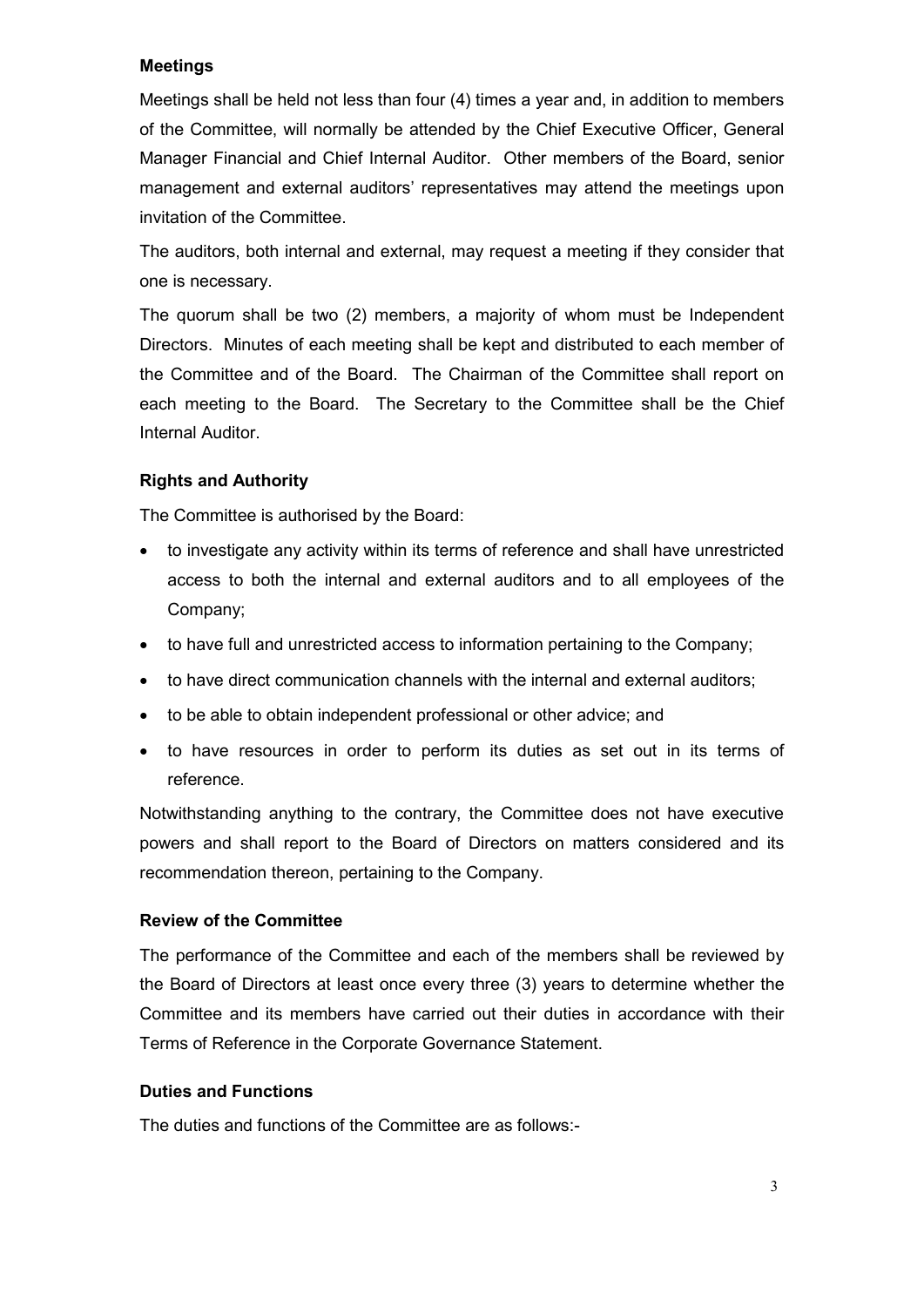- recommend the appointment of external auditors to the Board after taking into account their independence (particularly with reference to any other non audit services), fees and terms of engagement before AGM for appointment;
- following-up the work of the external auditors and the adoption of any action outside the scope of audit work assigned to them while on review engagement.
- reviewing the audit plan of external auditors and results of the audit and as to whether auditors have full access to all relevant documents;
- checking financial fraud particularly fictitious and fraudulent portions of the financial statements;
- oversight of the internal audit function in general and with particular reference to reviewing of scope of internal audit plan for the year, reviewing the reports of internal auditors pertaining to critical areas, reviewing the efficacy of the internal auditing and reviewing as to whether internal audit department have full access to all relevant documents;
- oversight of the adequacy of the internal control system through the regular reports of the internal and external auditor or by appointing consultant.
- to review the quarterly and annual financial statements of the Company focusing on the matters set out below, and thereafter to submit them to the Board:-
	- $\triangleright$  any changes in accounting policies and practices;
	- $\triangleright$  significant adjustments arising from the audit;
	- $\triangleright$  the going concern assumption;
	- $\triangleright$  compliance with accounting standards and regulatory requirements.
- to consider the appointment, resignation and dismissal of external auditors and the audit fees;
- to discuss problems and reservations arising from the interim and final audits, and any matter the external auditors may wish to discuss;
- to review the audit reports prepared by the internal and external auditors, the major findings and management's responses thereto;
- to review the adequacy of the scope; functions and resources of the internal audit department and whether it has the necessary authority to carry out its work;
- to review the evaluation of the systems of internal control with the auditors; and to provide annual statement of internal control;
- serving as a channel of communication between external auditors and the board and also the internal auditors and the board;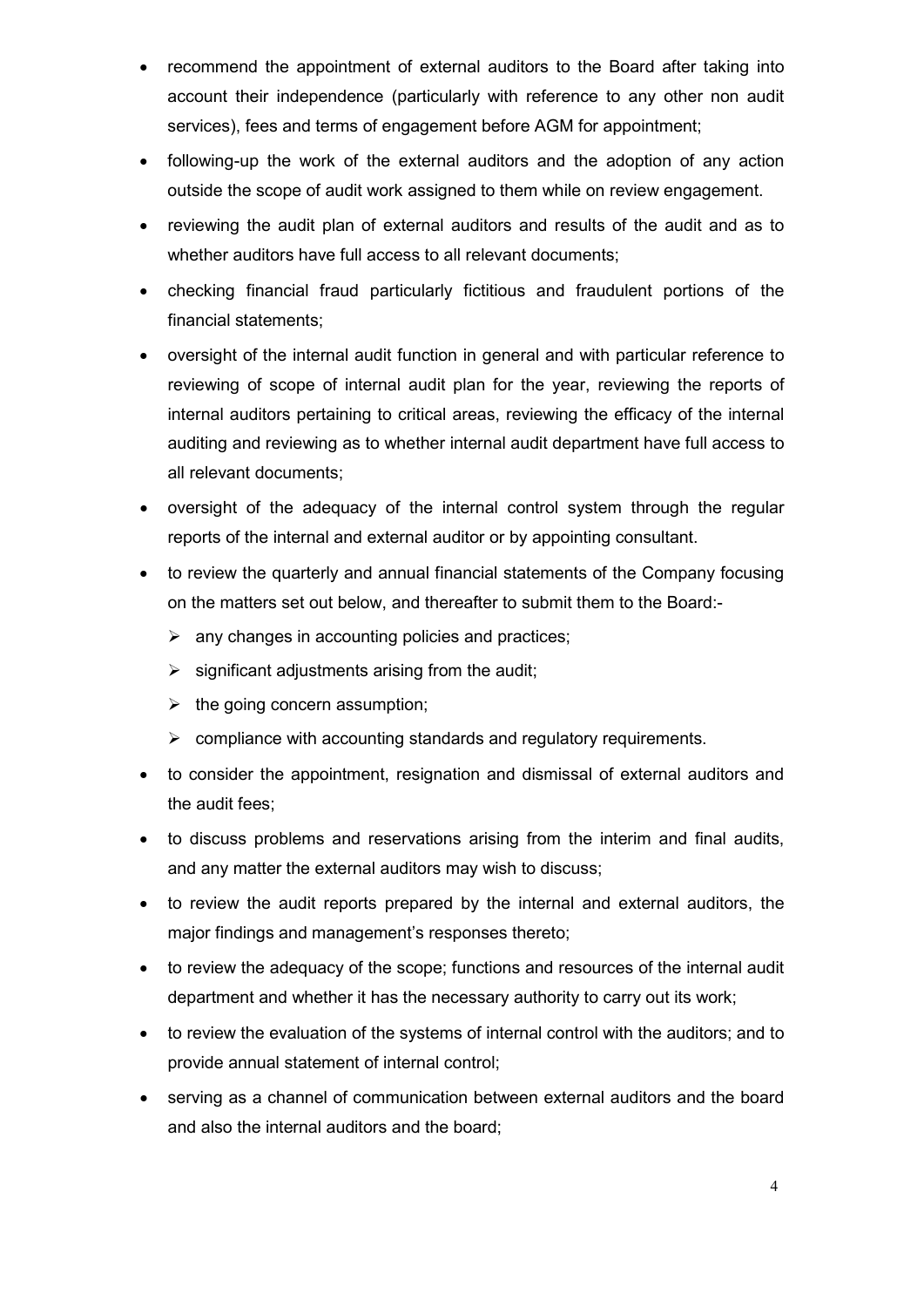- reviewing risk management policies and looking into the reasons of defaults in payment obligations of the Company, if any;
- to review the appraisal or assessment of the performance of head of internal audit department;
- reviewing proposed specific transactions with related parties for making suitable recommendations to the Board and setting rules for entering into small value transactions with related parties without obtaining prior approval of audit committee and the Board;
- follow-up on the implementation of risk management policy which was approved by board of directors;
- to ensure compliance with disclosure requirements prescribed by CMA; and
- any such other functions as may agree to by Committee and the Board.

# Risk Management Framework

The Board subscribes to the fact that an effective risk management practices is a critical component of a sound system of internal control. Accordingly, the Audit Committee was given the mandate to ensure that there is a formal and on-going process in place to identify, evaluate and manage significant risks faced by the Company that may impede the achievement of the Company's objectives throughout the year. Among measures taken during the year are as follows:

- Audit Committee meeting to discuss and review the Enterprise Risk register and departmental risk register. The risk register provides a comprehensive view of key details for every risk including Key Risk Indicators and Management Action plans,
- Update the Board on the progress of the Enterprise Risk Management.

Management is responsible for creating a risk-aware culture and for building the necessary knowledge for risk management. They also have the responsibility for managing risks and internal controls associated with the business and operations and ensuring the compliance with the applicable laws and regulations.

#### *Internal Audit Functions and Activities*

The Company has an in-house internal audit function. The Internal Audit department reports directly to the Audit Committee and its principal activity is to undertake regular and systematic reviews of the system of controls so as to provide reasonable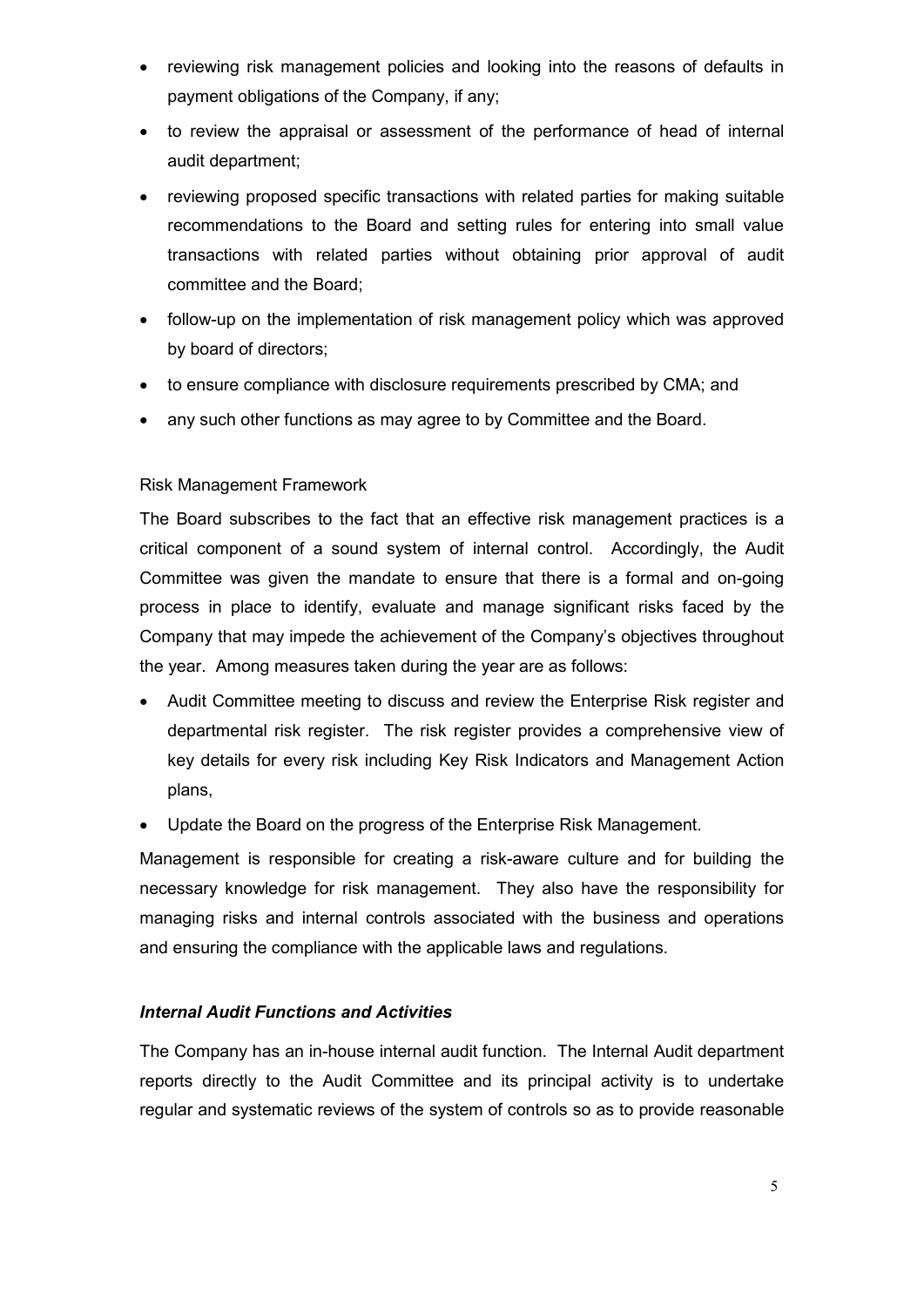assurance that such systems continue to operate satisfactorily and effectively in the Company.

Throughout the financial year, audit assignments and follow-ups were carried out on units of operations. These were carried out in accordance with the annual audit plan or as special ad-hoc audits at Audit Committee's request. The resulting reports of the audits undertaken were presented to the Audit Committee and forwarded to the parties concerned for their attention and necessary action.

The Management is responsible for ensuring that corrective actions on reported weaknesses and suggested improvements as recommended are taken within the required timeframe.

The following activities were carried out by the Internal Audit department:

- Reviewing and appraising the soundness, adequacy and application of controls to ensure effectiveness of internal control system in the Company,
- Ascertaining the extent of compliance with established policies, procedures and statutory requirement,
- Provides an independent assessment on the adequacy, efficiency and effectiveness of the Company's internal control system and advices management on areas that require improvement,
- Identifying opportunities to improve the operations of and processes in the Company,
- Facilitate the Risk Management framework for the Company which includes the facilitation and reviewing the enterprise risk management register and departmental register of the Company.

#### *Statutory Auditor*

Deloitte refers to one or more of Deloitte Touche Tohmatsu Limited ("DTTL"), its global network of member firms, and their related entities. DTTL (also referred to as "Deloitte Global") and each of its member firms are legally separate and independent entities. DTTL does not provide services to clients. Please see www.deloitte.com/about to learn more.

Deloitte is a leading global provider of audit and assurance, consulting, financial advisory, risk advisory, tax and related services. Our network of member firms in